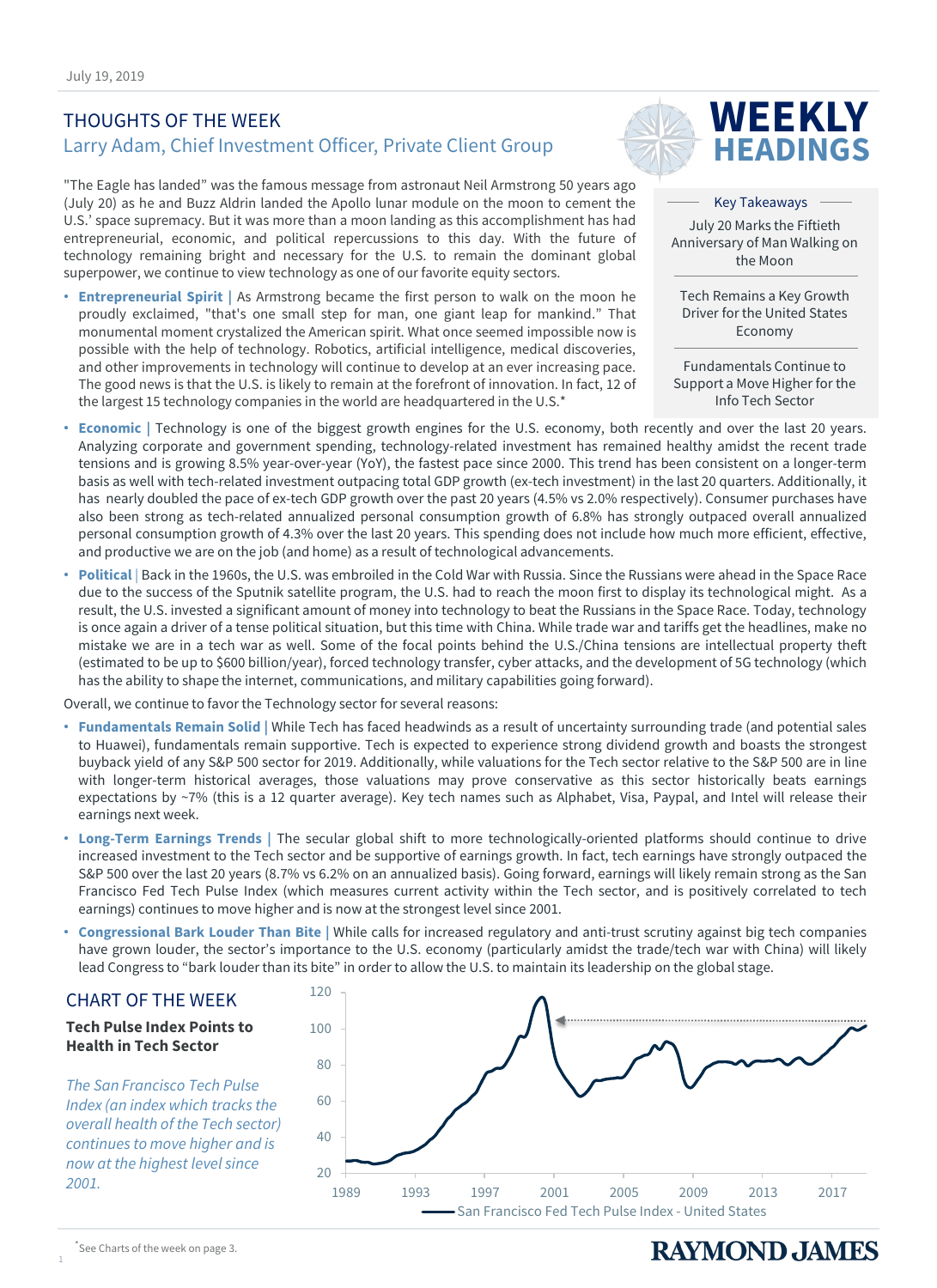#### ECONOMY

- Retail sales for June were stronger than expected, consistent with a pickup in consumer spending growth in 2Q19. Industrial production was flat, but manufacturing output increased modestly in June (but remains in an overall downtrend in 2019).
- Leading economic indicators (one of our preferred recessionary indicators) posted the largest month-over-month (MoM) decline in three years. While this does not necessarily indicate that a recession is around the corner and may solely be near-term weakness, it is worth monitoring as this indicator historically peaks ~13 months prior to a recession beginning.\*
- The Fed's Beige Book (the anecdotal summary of economic conditions from around the country) noted that "economic activity continued to expand at a modest pace overall from mid-May through early July." Businesses reported pressure from tariffs and rising labor costs, but "firms' ability to pass on cost increases to final prices was restrained by brisk competition." This provides the Fed with cover for the anticipated rate cut. This, in conjunction with dovish commentary from Fed members (John Williams in particular), caused the probability of a 50 bp cut at the July FOMC meeting (66%) to rise above that of a 25 bp cut (34%).\*
- **Focus of the Week:** The advance estimate of 2Q19 GDP on Friday will include annual benchmark revisions for the last five years, which may shift some previous growth estimates but not alter the overall picture. For the second quarter, we expect growth to be 2.0% (higher than the Atlanta Fed GDPNow Model estimate of 1.6%), driven by a rebound in consumer spending of 3.4% following the softness in the first quarter.\* Fixed investment is expected to slow to 2.4%, due in part to continued uncertainty surrounding trade.

#### THE WEEK AHEAD: July 22 – July 26



New Home Sales (June) Jobless Claims Durable Goods Orders

ECB Monetary Policy Decision



Real GDP (2Q19)

7/30 – 7/31 FOMC Meeting 8/1 ISM Manufacturing Index (July) 8/2 Employment Report (July)

#### U.S. EQUITY

- The S&P 500 looks to be consolidating from its sharp 9.8% advance from June 3 to July 12. The Index had reached over 8% above its 200 day moving average, a level that has historically preceded a normal consolidation phase (when the market can digest its gains). This, along with many other factors both fundamental and technical, contribute to our belief that the market is likely in need of some consolidation in the short term.
- Q2 earnings season is now generating the bulk of attention, as 54 S&P 500 companies reported their quarterly results this week, followed by 283 companies over the next two weeks.\* So far, S&P 500 companies have averaged a 0.24% price change on the day of their earnings report. 78% of companies have beaten on the bottom line for an aggregate earnings surprise of 4.1%, and 62% of companies have beaten on the top line for an aggregate sales surprise of 0.82%. Estimates for the full quarter have ticked up this week, now reflecting sales growth of 5.4% and earnings decline of 1.0%. The headline earnings number is being dampened by several areas, but it is important to acknowledge that the average company is expecting healthier earnings growth of 3.3% in Q2.
- **Focus of the Week:** Seasonality is a bit of a headwind (Aug-Oct typically slow returns historically), and there has not been any real movement on the structural issues surrounding trade with China. These factors are not overly concerning at this time, but they do contribute to a cautious stance in the short term with the market being slightly extended. Thus, it is important to remain patient and selective with the earnings season commencing, and to use pullbacks as buying opportunities.

#### FIXED INCOME

- Mixed economic data has provided a push and pull for interest rates recently. However, dovish commentary from Fed speakers (e.g., John Williams) put downward pressure on sovereign rates this week as the market priced in the potential of a larger cut in July.
- The decline in sovereign rates has further exacerbated the global hunt for yield, as yields in credit sectors continue to decline to record lows.\* This is notable in Europe, as the yield on the lowest quality of investment grade bonds (BAA) declined to ~0.7%, which is the lowest level on record. This should continue to drive fund flows to the U.S. and keep yields contained.
- **Focus of the Week:** Beyond just rhetoric, the ECB and other global central banks vowed to continue monetary easing, including quantitative easing as a means to combat the lack of economic growth. With muted inflation and few signs of higher global interest rates (global negative-yielding debt remains above \$13 trillion), Treasury yields should remain anchored near current levels in the near term. The president of the ECB, Mario Draghi, previously suggested that during the ECB meeting next week (July 25), further stimulus might be discussed to promote growth, including interest rate cuts and the potential addition of corporate bond purchases to their program.

### POLITICS & COMMODITIES

- The negative headlines coming from Iran moved short-term oil prices, but from a fundamental standpoint, what really matters for oil markets is that Iranian production has plunged to multi-year lows. Production averaged 2.6 million bpd in the first half of 2019 - a drop of 1.2 million bpd (or one-third) from Q1 2018, the quarter immediately before the revival of U.S. sanctions. With the sanctions in full effect, we expect production to be even lower (2.3 million bpd) in the second half of this year. The Trump administration's stated policy of "eliminating Iranian crude exports altogether" is not quite realistic. There are still consumers (notably China) of Iranian crude, notwithstanding U.S. sanctions. But to achieve a meaningful recovery in production, some kind of U.S.-Iran diplomatic breakthrough would be needed. Secretary of State Pompeo has hinted at the prospect of bilateral talks, but given the total lack of trust between the two sides, we remain skeptical of a deal. As a result, this further supports our \$70 oil year-end price target.
- Boris Johnson, the likely future UK prime minister, stated that he would be willing to force the country out of the European Community in a no-deal Brexit scenario on October 31 if a favorable agreement is not reached. This could cause the British economy to contract by 2%, according to the International Monetary Fund. European political risk remains elevated and is one reason we continue to favor the U.S.
- **Focus of the Week**: Special Counsel Robert Mueller will appear in Congress on July 24. The hearing will likely be a rehash of the main points included in his final report, so expect a continuation of pro forma grandstanding along party lines. In addition, on July 17, the House rejected, on a bi-partisan basis, to move forward with an impeachment resolution against President Trump.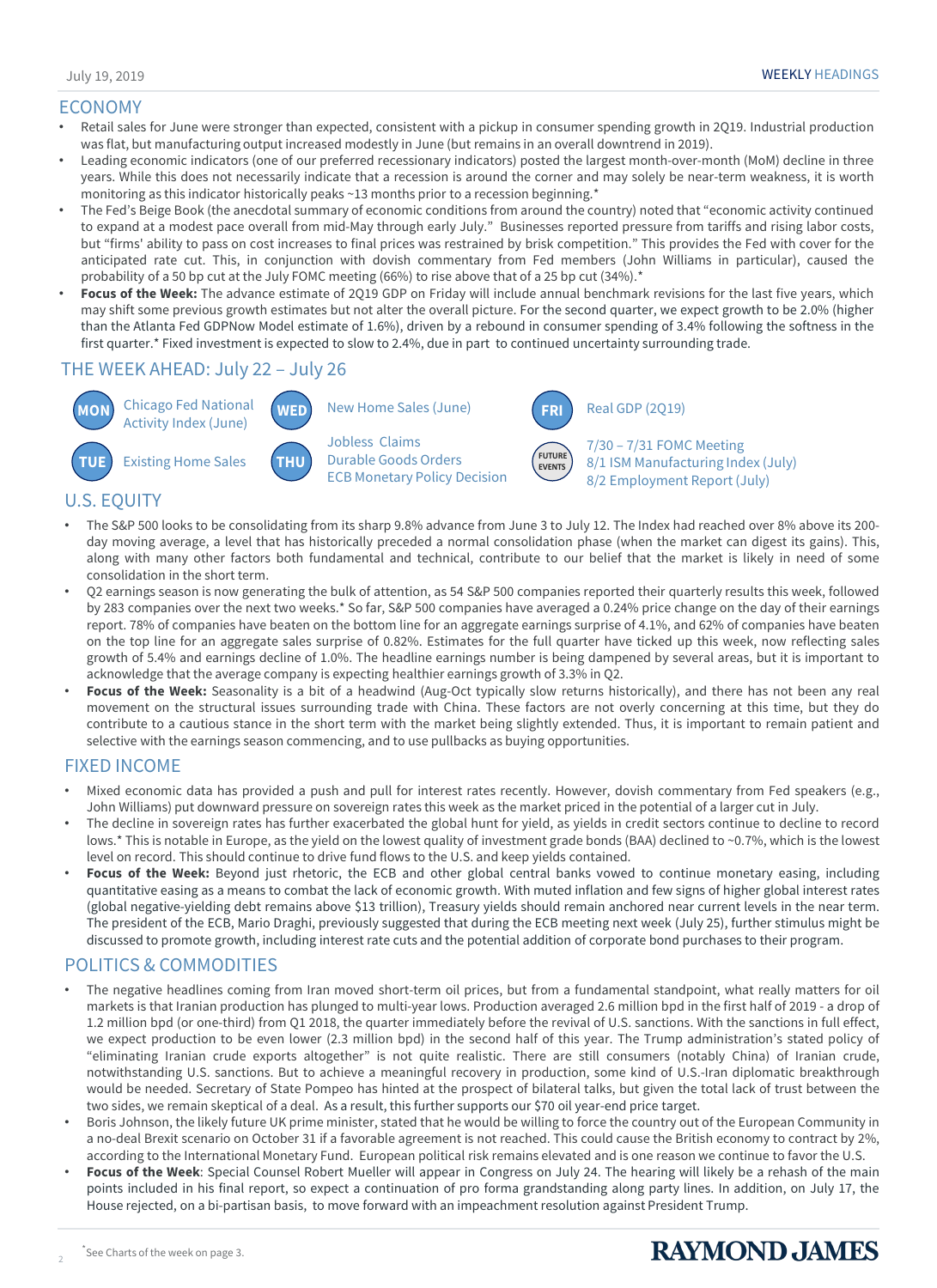#### Charts of the Week









■ # of S&P 500 Companies Reporting (LHS)

% of Market Cap (RHS)

#### Credit Yields Continue to Move Lower

*The global hunt for yield has pushed the yield on the lowest quality of European Investment grade bonds to the lowest level (0.69%) on record.* 0 1  $\overline{\mathcal{L}}$ 3 4 5 6 7 8 9 10 1999 2002 2005 2008 2011 2014 2017

Bloomberg Barclays Euro Credit - Corporate (BAA) - Yield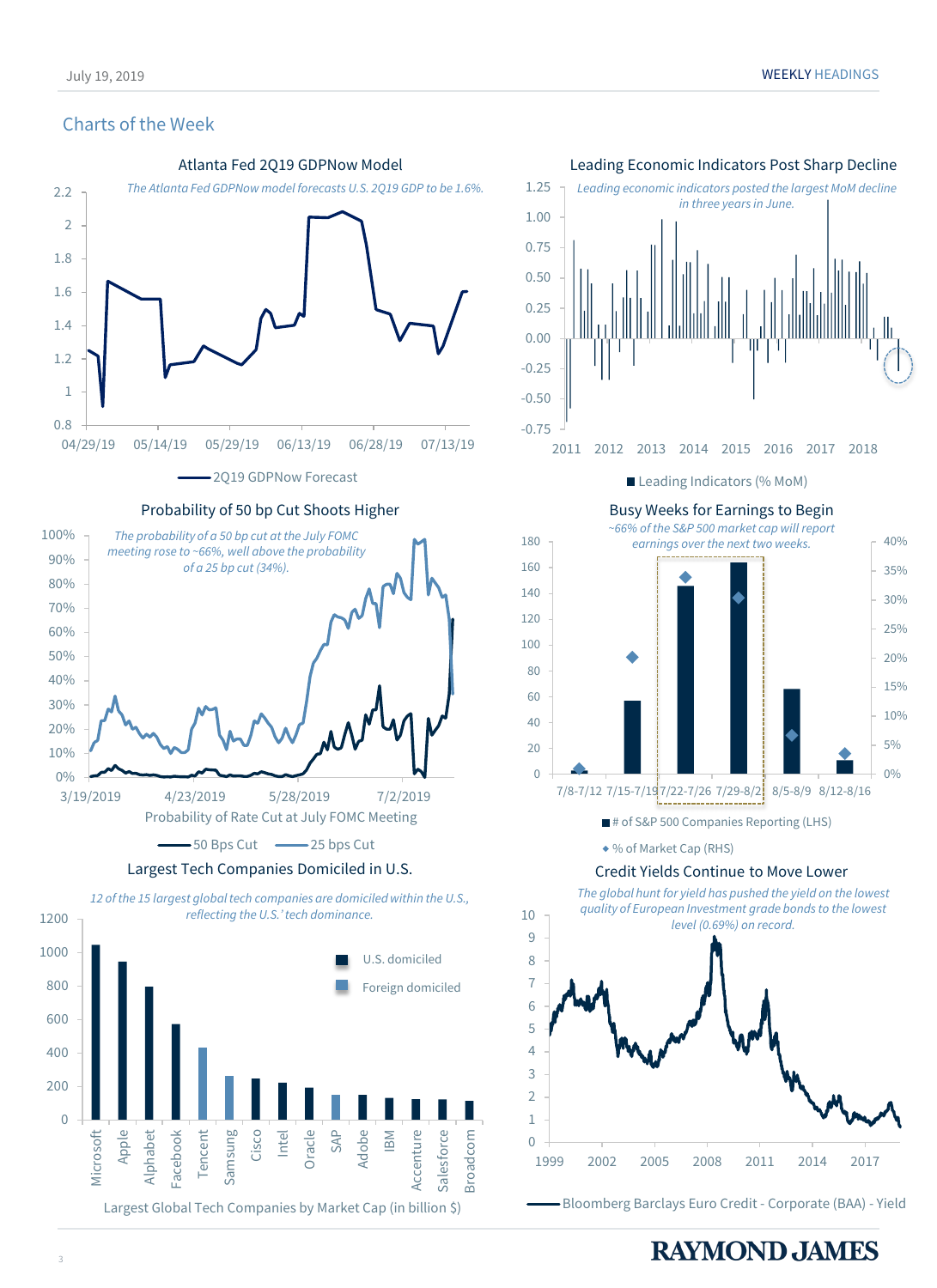### Asset Class Performance | Distribution by Asset Class and Style (as of July 18)



#### **Fixed Income (Bloomberg Barclays indices)**



### Asset Class Performance | Weekly and Year-to-Date (as of July 18)





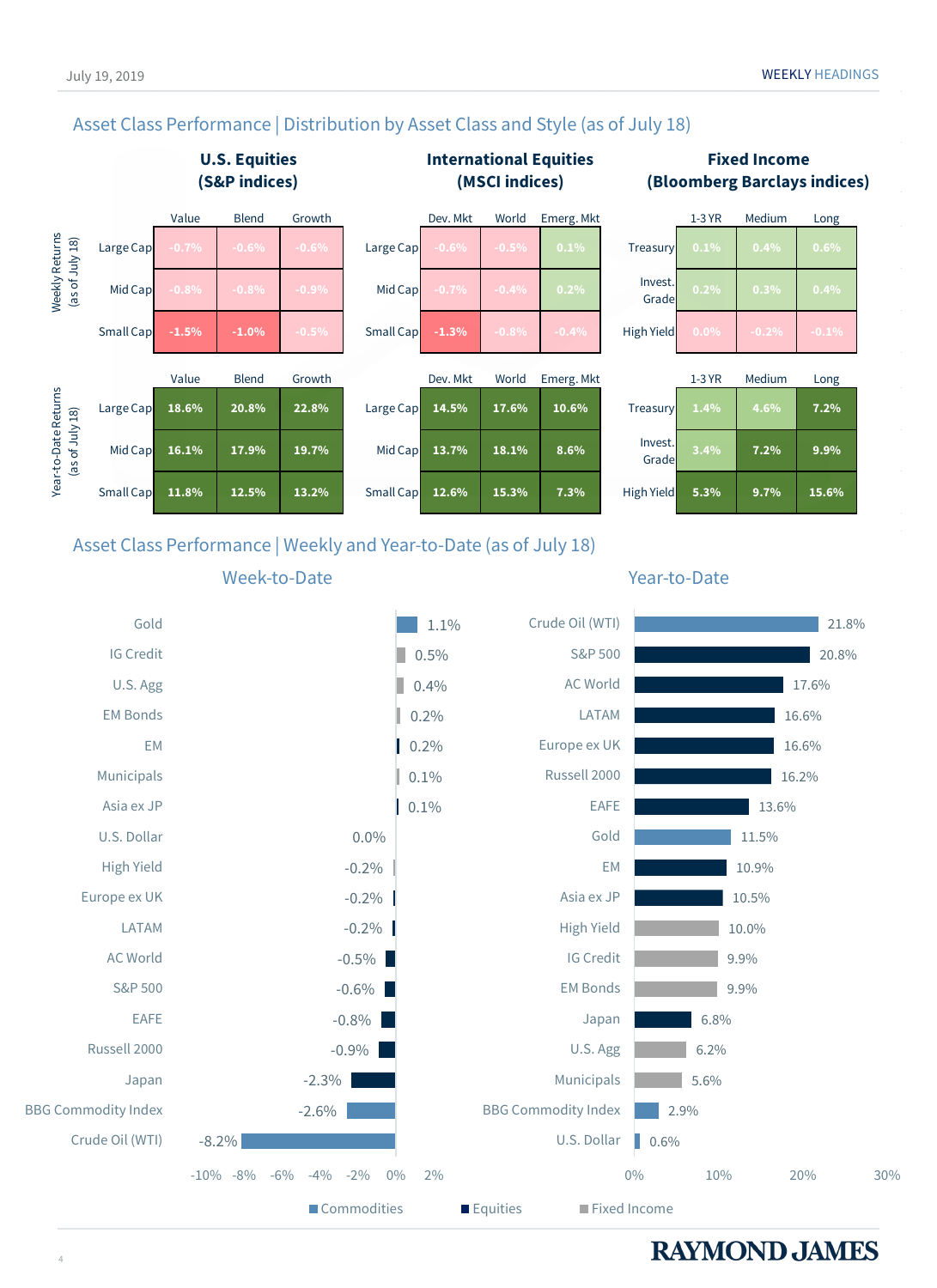# Weekly Data

Data as of July 18

#### **U.S Equities**

| Index                  | Price   | Weekly | <b>MTD</b> | <b>YTD</b> | 1 Year | 3 Year | 5 Year | 10 Year |
|------------------------|---------|--------|------------|------------|--------|--------|--------|---------|
| S&P 500                | 2995.1  | (0.6)  | 1.9        | 20.8       | 8.6    | 13.7   | 10.8   | 15.8    |
| DJ Industrial Average  | 27223.0 | (0.4)  | 2.3        | 16.7       | 8.0    | 19.3   | 12.6   | 16.1    |
| NASDAQ Composite Index | 8207.2  | (0.4)  | 2.5        | 23.7       | 4.5    | 19.9   | 13.1   | 19.0    |
| Russell 1000           | 3189.9  | (0.6)  | 2.0        | 21.2       | 10.0   | 14.1   | 10.5   | 14.8    |
| Russell 2000           | 3866.1  | (0.9)  | (0.7)      | 16.2       | (3.3)  | 12.3   | 7.1    | 13.4    |
| Russell Midcap         | 5815.4  | (0.6)  | 1.4        | 23.1       | 7.8    | 12.2   | 8.6    | 15.2    |

#### **Equity Sectors**

| Sector                        | Price  | <b>Weekly</b> | <b>MTD</b> | <b>YTD</b> | 1 Year | 3 Year | 5 Year | 10 Year |
|-------------------------------|--------|---------------|------------|------------|--------|--------|--------|---------|
| <b>Materials</b>              | 365.7  | (0.1)         | (0.4)      | 16.8       | 1.3    | 8.1    | 5.2    | 11.0    |
| Industrials                   | 649.2  | (1.7)         | (0.3)      | 21.0       | 5.7    | 10.6   | 9.1    | 15.3    |
| <b>Comm Services</b>          | 167.7  | (1.8)         | 2.5        | 22.0       | 14.6   | 1.0    | 5.0    | 10.3    |
| Utilities                     | 310.7  | 1.0           | 2.6        | 17.7       | 21.5   | 9.3    | 11.3   | 12.4    |
| <b>Consumer Discretionary</b> | 976.4  | (1.0)         | 3.3        | 25.8       | 10.1   | 16.4   | 14.5   | 19.8    |
| <b>Consumer Staples</b>       | 621.5  | 1.0           | 4.2        | 21.1       | 18.8   | 5.9    | 9.0    | 12.8    |
| <b>Health Care</b>            | 1072.4 | 0.3           | 0.1        | 8.2        | 7.9    | 9.7    | 10.4   | 15.5    |
| <b>Information Technology</b> | 1423.0 | (0.1)         | 3.7        | 31.9       | 12.9   | 25.8   | 18.7   | 18.3    |
| Energy                        | 461.8  | (3.2)         | (2.0)      | 10.9       | (14.1) | (0.9)  | (5.8)  | 4.8     |
| <b>Financials</b>             | 465.9  | (0.8)         | 1.6        | 19.2       | 2.8    | 15.8   | 10.8   | 13.1    |
| <b>Real Estate</b>            | 231.6  | (0.6)         | 1.7        | 22.4       | 19.6   | 6.9    | 9.6    | 17.6    |

#### **Fixed Income**

| Index                              | Yield | Weekly | <b>MTD</b> | YTD  | 1 Year | 3 Year | 5 Year  | 10 Year |
|------------------------------------|-------|--------|------------|------|--------|--------|---------|---------|
| 3-Month Treasury Bill (%)          | 2.0   | 0.0    | 0.1        | 1.3  | 2.3    | 1.4    | 0.8     | 0.5     |
| 2-Year Treasury (%)                | 1.8   | 0.1    | 0.0        | 2.4  | 3.9    | 1.2    | $1.1\,$ | 1.1     |
| 10-Year Treasury (%)               | 2.0   | 0.6    | (0.2)      | 7.2  | 10.2   | 0.7    | 2.8     | 4.0     |
| Barclays US Corporate High Yield   | 6.4   | (0.2)  | 0.0        | 10.0 | 6.9    | 6.5    | 4.8     | 9.2     |
| Bloomberg Barclays US Aggregate    | 2.5   | 0.4    | 0.0        | 6.2  | 7.7    | 2.3    | 3.0     | 3.9     |
| Bloomberg Barclays Municipals      |       | 0.1    | 0.5        | 5.6  | 6.8    | 2.8    | 3.7     | 4.6     |
| Bloomberg Barclays IG Credit       | 3.2   | 0.5    | 0.0        | 9.9  | 10.0   | 3.7    | 4.0     | 6.0     |
| <b>Bloomberg Barclays EM Bonds</b> | 4.9   | 0.2    | 0.4        | 9.9  | 10.1   | 4.7    | 4.7     | 7.6     |

#### **Commodities**

| Index                         | Price  | Weekly | <b>MTD</b> | <b>YTD</b> | $\vert$ 1 Year | 3 Year | 5 Year | 10 Year |
|-------------------------------|--------|--------|------------|------------|----------------|--------|--------|---------|
| WTI Crude (\$/bl)             | 55.3   | (8.2)  | (5.4)      | 21.8       | (19.6)         | 6.9    | (11.7) | (1.4)   |
| Gold (\$/Troy Oz)             | 1428.1 |        |            |            | 16.3           |        | 1.8    | 4.3     |
| Dow Jones-UBS Commodity Index | 78.9   | (2.6)  | (0.9)      | 2.9        | (5.1)          | (3.0)  | (9.4)  | (4.1)   |

#### **Currencies**

| Currency                       | Price | Weekly | <b>MTD</b> | YTD   | 1 Year | 3 Year | 5 Year | 10 Year       |
|--------------------------------|-------|--------|------------|-------|--------|--------|--------|---------------|
| U.S. Dollar Index              | 96.8  | (0.0)  | 0.7        | 0.6   |        |        | 3.8    | 2.0           |
| U.S. Dollar per Euro           | 1.1   | (0.3)  | (1.5)      | (1.9) | (3.6)  | 0.5    | (3.6)  | (2.3)         |
| U.S. Dollar per British Pounds | 1.2   | (0.6)  | 1.9)       | (2.0) | (4.3)  | (2.0)  | (6.1)  | (2.6)         |
| Japanese Yen per U.S. Dollar   | 107.8 | (0.2)  | 0.1        | (1.7) | (4.4)  | 0.6    | ⊥.∠    | $1.4^{\circ}$ |

#### **International Equities**

| <b>Index</b>      | Price  | Weekly | <b>MTD</b> | <b>YTD</b> | 1 Year | 3 Year | 5 Year | 10 Year |
|-------------------|--------|--------|------------|------------|--------|--------|--------|---------|
| MSCI AC World     | 527.5  | (0.5)  | 0.9        | 17.6       | 4.8    | 11.3   | 6.9    | 10.6    |
| <b>MSCI EAFE</b>  | 1906.3 | (0.8)  | (0.8)      | 13.6       | (0.2)  | 8.3    | 2.8    | 7.2     |
| MSCI Europe ex UK | 1979.9 | (0.2)  | (1.0)      | 16.6       | 0.7    | 9.7    | 3.1    | 7.4     |
| <b>MSCI Japan</b> | 3093.0 | (2.3)  | (1.1)      | 6.8        | (4.6)  | 7.0    | 4.6    | 6.3     |
| MSCI EM           | 1051.7 | 0.2    | 0.1        | 10.9       | 1.3    | 9.5    | 2.5    | 5.9     |
| MSCI Asia ex JP   | 648.4  | 0.1    | (0.3)      | 10.5       | (0.0)  | 10.1   | 4.8    | 7.7     |
| <b>MSCI LATAM</b> | 2934.3 | (0.2)  | 3.3        | 16.6       | 16.8   | 10.5   | (0.6)  | 2.7     |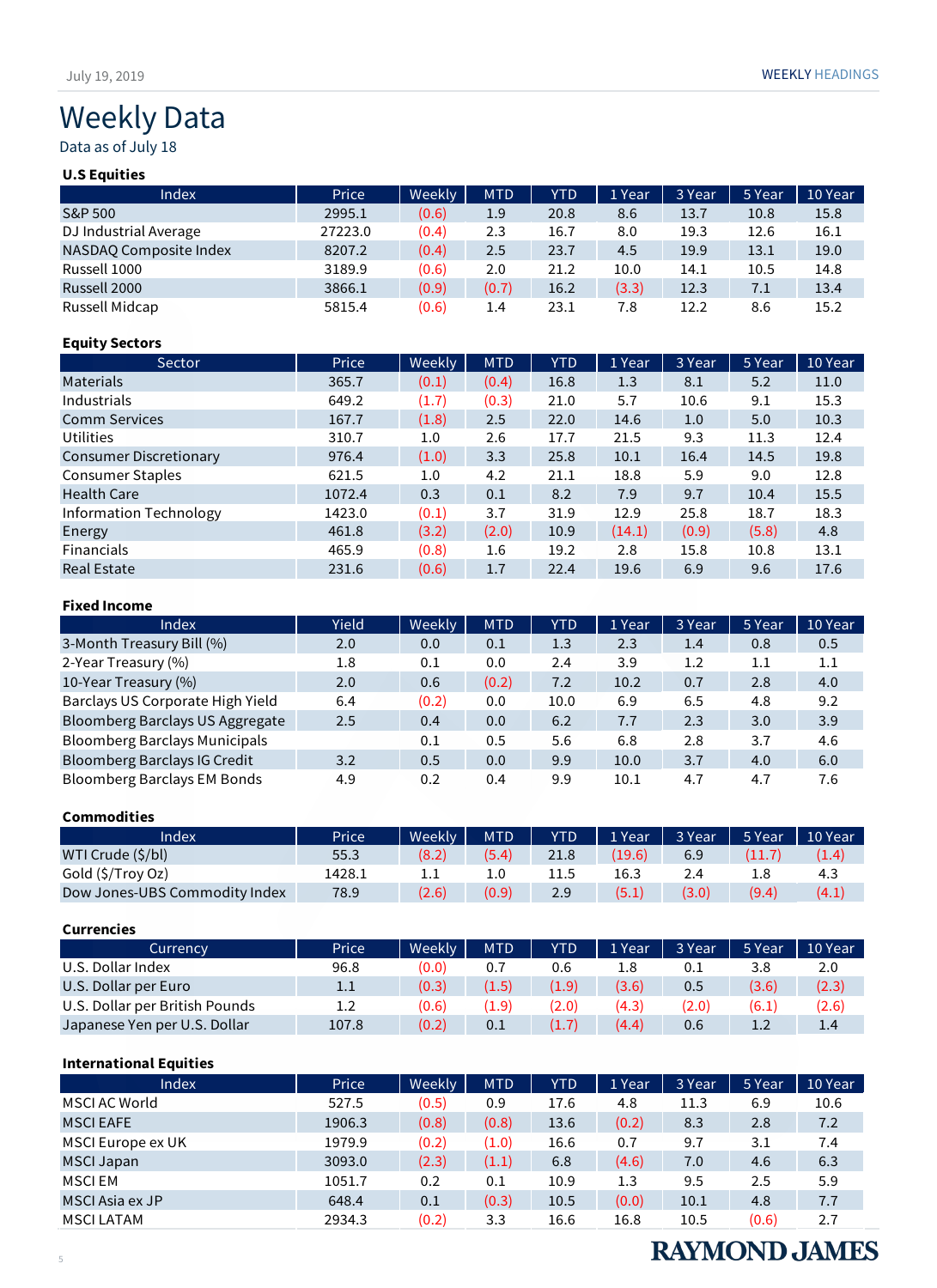# Disclosures **Lawrence V. Adam III, CFA®, CIMA®, CFP®**

All expressions of opinion reflect the judgment of the author(s), and are subject to change. Any charts and table historical performance level(s). This information should not be construed as a recommendation. The foregoing content is subject to change at any time without notice. Content provided herein is for informational purposes only. There is no guarantee that these statements, opinions or forecasts provided herein will prove to be correct. Past performance is not a guarantee of future results. Indices and peer groups are not available for direct investment. Any investor who attempts to mimic the performance of an index or peer group would incur fees and expenses that would reduce returns. All investing involves risk. International investing involves additional risks such as currency fluctuations, differing financial accounting standards, and possible political and economic instability. These risks are greater in emerging markets. Sector investments are companies engaged in business related to a specific economic sector and are presented herein for illustrative purposes only and should not be considered as the sole basis for an investment decision. There can be no assurance that the future performance of any specific investment or investment strategy will achieve its goal. Financial advisors do not offer tax or legal advice. Sectors are subject to fierce competition and their products and services may be subject to rapid obsolescence. There are additional risks associated with investing in an individual sector, including limited diversification. Investing in oil involves special risks, including the potential adverse effects of state and federal regulation and may not be suitable for all investors. Currencies investing are generally considered speculative because of the significant potential for investment loss. Their markets are likely to be volatile and there may be sharp price fluctuations even during periods when prices overall are rising. Gold is subject to the special risks associated with investing in precious metals, including but not limited to: price may be subject to wide fluctuation; the market is relatively limited; the sources are concentrated in countries that have the potential for instability; and the market is unregulated. The S&P 500 is an unmanaged index of 500 widely held stocks that is generally considered representative of the U.S. stock market. The Bloomberg Barclays US Aggregate Bond Index is a broad-based flagship benchmark that measures the investment grade, US dollar-denominated, fixed-rate taxable bond market. The risk of default may increase due to changes in the issuer's credit quality. Price changes may occur due to changes in interest rates and the liquidity of the bond. When appropriate, these bonds should only comprise a modest portion of a portfolio. The Citi Economic Surprise Indices measure data surprises relative to market expectations. The S&P 500 is an unmanaged index of 500 widely held stocks that is generally considered representative of the U.S. stock market. The MSCI Emerging Markets is designed to measure equity market performance in 25 emerging market indices. The index's three largest industries are materials, energy, and banks. The MSCI EAFE (Europe, Australasia, and Far East) is a free float-adjusted market capitalization index that is designed to measure developed market equity performance, excluding the United States & Canada. The EAFE consists of the country indices of 22 developed nations. MSCI EM Eastern Europe Net Return Index: The index captures large and mid cap representation across 4 Emerging Markets (EM) countries in Eastern Europe. With 50 constituents, the index covers approximately 85% of the free float-adjusted market capitalization in each country. MSCI Japan Net Return Index: The index is designed to measure the performance of the large and mid cap segment of the Japanese market. With 319 constituents, the index covers approximately 85%

*Managing Director, Chief Investment Officer* [larry.adam@raymondjames.com](mailto:larry.adam@raymondjames.com)

#### **Anne B. Platt**

*Vice President, Investment Strategy & Product Positioning* [anne.platt@raymondjames.com](mailto:anne.platt@raymondjames.com)

**Kristin Byrnes** *Senior Manager*

kristin.byrnes@raymondjames.com

#### **Matt Barry**

*Investment Strategy Analyst* [matt.barry@raymondjames.com](mailto:matt.barry@raymondjames.com)

#### **Giampiero Fuentes**

*Investment Strategy Analyst* [giampiero.fuentes@raymondjames.com](mailto:giampiero.fuentes@raymondjames.com)

#### **Taylor Krystkowiak**

*Investment Strategy Analyst* [taylor.krystkowiak@raymondjames.com](mailto:taylor.krystkowiak@raymondjames.com)

#### **Liz Colgan**

*Investment Strategy Analyst* [liz.colgan@raymondjames.com](mailto:taylor.krystkowiak@raymondjames.com)

#### **J. Michael Gibbs**

*Managing Director, Equity Portfolio & Technical Strategy* [michael.gibbs@raymondjames.com](mailto:michael.gibbs@raymondjames.com)

#### **Joey Madere, CFA**

*Senior Portfolio Analyst* [joey.madere@raymondjames.com](mailto:joey.madere@raymondjames.com)

#### **Richard Sewell, CFA**

*Senior Portfolio Analyst* [richard.sewell@raymondjames.com](mailto:richard.sewell@raymondjames.com)

#### **Scott Brown, Ph.D.**

*Senior Vice President, Chief Economist*

[scott.j.brown@raymondjames.com](mailto:scott.j.brown@raymondjames.com)

of the free float-adjusted market capitalization in Japan. MSCI EM Asia Net Return Index: The index captures large and mid cap representation across 8 Emerging Markets countries. With 554 constituents, the index covers approximately 85% of the free float- adjusted market capitalization in each country. MSCI Europe ex UK: The MSCI Europe ex UK Index captures large and mid cap representation across 14 Developed Markets (DM) countries in Europe\*. With 343 constituents, the index covers approximately 85% of the free float-adjusted market capitalization across European Developed Markets excluding the UK. MSCI Asia ex JP: The MSCI Asia ex Japan Index captures large and mid cap representation across 2 of 3 Developed Markets (DM) countries\* (excluding Japan) and 9 Emerging Markets (EM) countries\* in Asia. With 955 constituents, the index covers approximately 85% of the free float adjusted market capitalization in each country. MSCI LATAM: The MSCI EM Latin America ex Brazil Index includes large and mid cap representation across 4 Emerging Markets (EM) countries\* in Latin America. With 55 constituents, the index covers approximately 85% of the free float-adjusted market capitalization in each country. The Bloomberg Barclays Global Aggregate Negative Yielding Debt Market Value Index measures the stock of debt with yields below zero issued by governments, companies and mortgage providers around the world which are members of the Bloomberg Barclays Global Aggregate Bond Index. The Dow Jones UBS Commodity Index is a weighted index which tracks a wide range of 22 commodity futures contracts, including metals, agricultural products, energy, and livestock. The Bloomberg Barclays U.S. Municipal Index covers the USD-denominated long-term tax exempt bond market. The index has four main sectors: state and local general obligation bonds, revenue bonds, insured bonds and prerefunded bonds. The Bloomberg Barclays US Corporate Bond Index measures the investment grade, fixed-rate, taxable corporate bond market. It includes USD denominated securities publicly issued by US and non-US industrial, utility and financial issuers. The Bloomberg Barclays Emerging Markets Hard Currency Aggregate Index is a flagship hard currency Emerging Markets debt benchmark that includes USD-denominated debt from sovereign, quasisovereign, and corporate EM issuers. Russell 2000 Total Return Index: This index covers 2000 of the smallest companies in the Russell 3000 Index, which ranks the 3000 largest U.S. companies by market capitalization. The Russell 2000 represents approximately 10% of the Russell 3000 total market capitalization. This index includes the effects of reinvested dividends. Russell 1000 Total Return Index: This index represents the 1000 largest companies in the Russell 3000 Index. This index is highly correlated with the S&P 500 Index. This index includes the effects of reinvested dividends. Russell Mid Cap Total Return Index: This index consists of the bottom 800 securities in the Russell 1000 Index as ranked by total market capitalization. This index includes the effects of reinvested dividends. The Russell Midcap Index is a market capitalization weighted index comprised of 800 publicly traded U.S. companies with market caps of between \$2 and \$10 billion. The U.S. dollar index (USDX) is a measure of the value of the U.S. dollar relative to the value of a basket of currencies of the majority of the U.S.'s most significant trading partners. Dow Jones-UBS Commodity Index tracks prices of futures contracts on physical commodities on the commodity markets. The index is designed to minimize concentration in any one commodity or sector. Should interest rates remain unchanged, increase, or even decline, a laddered approach to fixed income investing may help reduce risk, improve yields, provide flexibility and provide shorterterm liquidity. Risks include but are not limited to: changes in interest rates, liquidity, credit quality, volatility and duration. S&P 500 Total Return Index: The index is widely regarded as the best single gauge of large-cap U.S. equities. The Dow Jones Industrial Average (DJIA) is an index that tracks 30 large, publicly-owned companies trading on the New York Stock Exchange (NYSE) and the NASDAQ. The Nasdaq Composite Index is the market capitalization-weighted index of over 3,300 common equities listed on the Nasdaq stock exchange. An investor could lose all or a substantial amount of their investment. Investors should consider hedge funds as a supplement to an overall investment strategy. Commodities trading is generally considered speculative because of the significant potential for investment loss. Among the factors that could affect the value of the fund's investments in commodities are cyclical economic conditions, sudden political events, changes in sectors affecting a particular industry or commodity, and adverse international monetary policies. Their markets are likely to be volatile and there may be sharp price fluctuations even during periods when prices overall are rising. No investment strategy can guarantee success. There is no assurance any of the trends mentioned will continue or that any of the forecasts mentioned will occur. Economic and market conditions are subject to change. Investing involves risks including the possible loss of capital. Fixed-income securities (or "bonds") are exposed to various risks including but not limited to credit (risk of default or principal and interest payments), market and liquidity, interest rate, reinvestment, legislative (changes to the tax code), and call risks. There is an inverse relationship between interest rate movements and fixed income prices. Generally, when interest rates rise, fixed income prices fall and when interest rates fall, fixed income prices generally rise. Investing in emerging markets can be riskier than investing in well-established foreign markets. Investing involves risk and investors may incur a profit or a loss. U.S. Treasury securities are guaranteed by the U.S. government and, if held to maturity, offer a fixed rate of return and guaranteed principal value. Data sources: FactSet and Bloomberg. Diversification and asset allocation do not ensure a profit or protect against a loss.